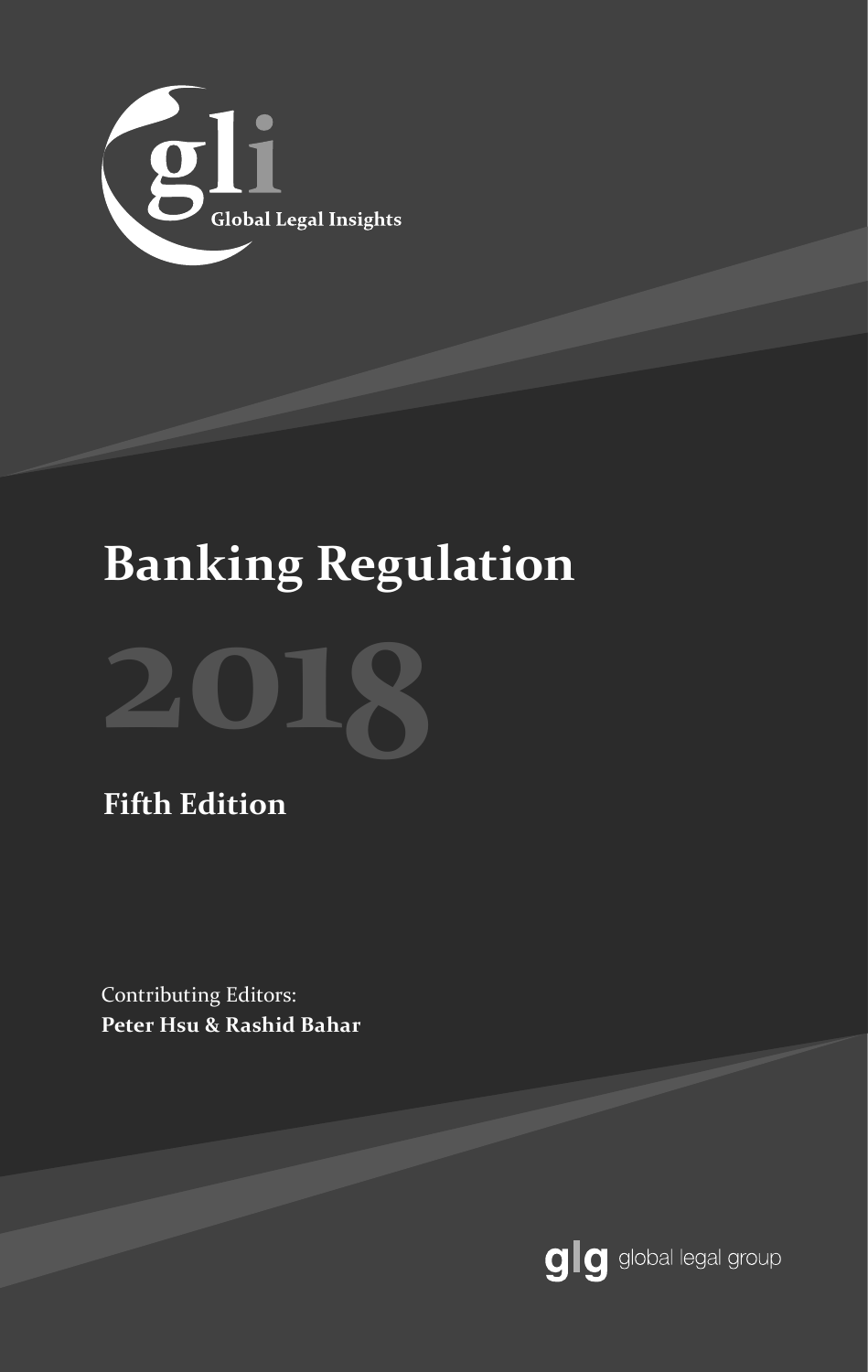### **CONTENTS**

| <b>Preface</b>        | Peter Hsu & Rashid Bahar, Bär & Karrer Ltd.                      |     |
|-----------------------|------------------------------------------------------------------|-----|
| Andorra               | Miguel Cases & Marc Ambrós, Cases & Lacambra                     | 1   |
| Angola                | Hugo Moredo Santos & Filipa Fonseca Santos, Vieira de Almeida    | 17  |
| <b>Brazil</b>         | Bruno Balduccini, Marília de Cara & Joaquim Pedro                |     |
|                       | Gajardoni de Mattos Arruda, Pinheiro Neto Advogados              | 26  |
| Canada                | Pat Forgione, Darcy Ammerman & Tayleigh Armstrong,               |     |
|                       | McMillan LLP                                                     | 36  |
| <b>Czech Republic</b> | Libor Němec & Jarmila Tornová, Glatzová & Co., s.r.o.            | 48  |
| <b>Finland</b>        | Ari Syrjäläinen and Janni Hiltunen, Borenius Attorneys Ltd       | 63  |
| <b>Germany</b>        | Dr. Oliver Zander, GÖRG Partnerschaft von Rechtsanwälten mbB     | 74  |
|                       | Dr. Andrea Fechner, FECHNER Consulting                           |     |
| Greece                | Maria Androulaki & Vassilis Saliaris, Moratis Passas Law Firm    | 85  |
| <b>Hong Kong</b>      | Ben Hammond & Colin Hung, Ashurst Hong Kong                      | 96  |
| <b>Indonesia</b>      | Luky I. Walalangi, Miriam Andreta & Hans Adiputra Kurniawan,     |     |
|                       | Walalangi & Partners in association with Nishimura & Asahi       | 108 |
| <b>Ireland</b>        | Josh Hogan, Roy Parker & Imelda Higgins, McCann Fitzgerald       | 118 |
| Japan                 | Koichi Miyamoto, Anderson Mori & Tomotsune                       | 130 |
| Korea                 | Thomas Pinansky & Joo Hyoung Jang, Barun Law LLC                 | 141 |
| Liechtenstein         | Daniel Damjanovic & Sonja Schwaighofer,                          |     |
|                       | Marxer & Partner, attorneys-at-law                               | 151 |
| Luxembourg            | Denis Van den Bulke, Thomas Bedos & Peter-Jan Bossuyt,           |     |
|                       | <i>VANDENBULKE</i>                                               | 161 |
| Mozambique            | Nuno Castelão & Maria Roussal, Vieira de Almeida                 |     |
|                       | Guilherme Daniel, Guilherme Daniel & Associados                  | 172 |
| <b>Netherlands</b>    | Bart Bierman & Astrid Schouten, Finnius                          | 181 |
| <b>Nigeria</b>        | Jennifer Douglas-Abubakar, Serah Sanni & Oluwole Olatunde,       |     |
|                       | Miyetti Law                                                      | 193 |
| Portugal              | Benedita Aires, Maria Carrilho & Salvador Luz, Vieira de Almeida | 204 |
| <b>Russia</b>         | Alexander Linnikov & Sergei Sadovoy, Linnikov & Partners         | 214 |
| <b>Serbia</b>         | Petar Stojanović, Joksović, Stojanović & Partners                | 227 |
| <b>Singapore</b>      | Regina Liew & Larry Lim, Rajah & Tann Singapore LLP              | 241 |
| South Africa          | Angela Itzikowitz & Ina Meiring, ENSafrica                       | 252 |
| <b>Spain</b>          | Fernando Mínguez Hernández, Íñigo de Luisa Maíz &                |     |
|                       | Rafael Mínguez Prieto, Cuatrecasas                               | 261 |
| Switzerland           | Peter Hsu & Rashid Bahar, Bär & Karrer Ltd.                      | 279 |
| <b>Timor-Leste</b>    | Nuno Castelão, Sebastião Nogueira & Rita Castelo Ferreira,       |     |
|                       | Vieira de Almeida                                                | 293 |
| <b>Ukraine</b>        | Oleksandr Zavadetskyi, Zavadetskyi Advocates Bureau              | 304 |
| <b>United Kingdom</b> | Simon Lovegrove & Jack Prettejohn, Norton Rose Fulbright LLP     | 314 |
| <b>USA</b>            | Reena Agrawal Sahni & Timothy J. Byrne, Shearman & Sterling LLP  | 329 |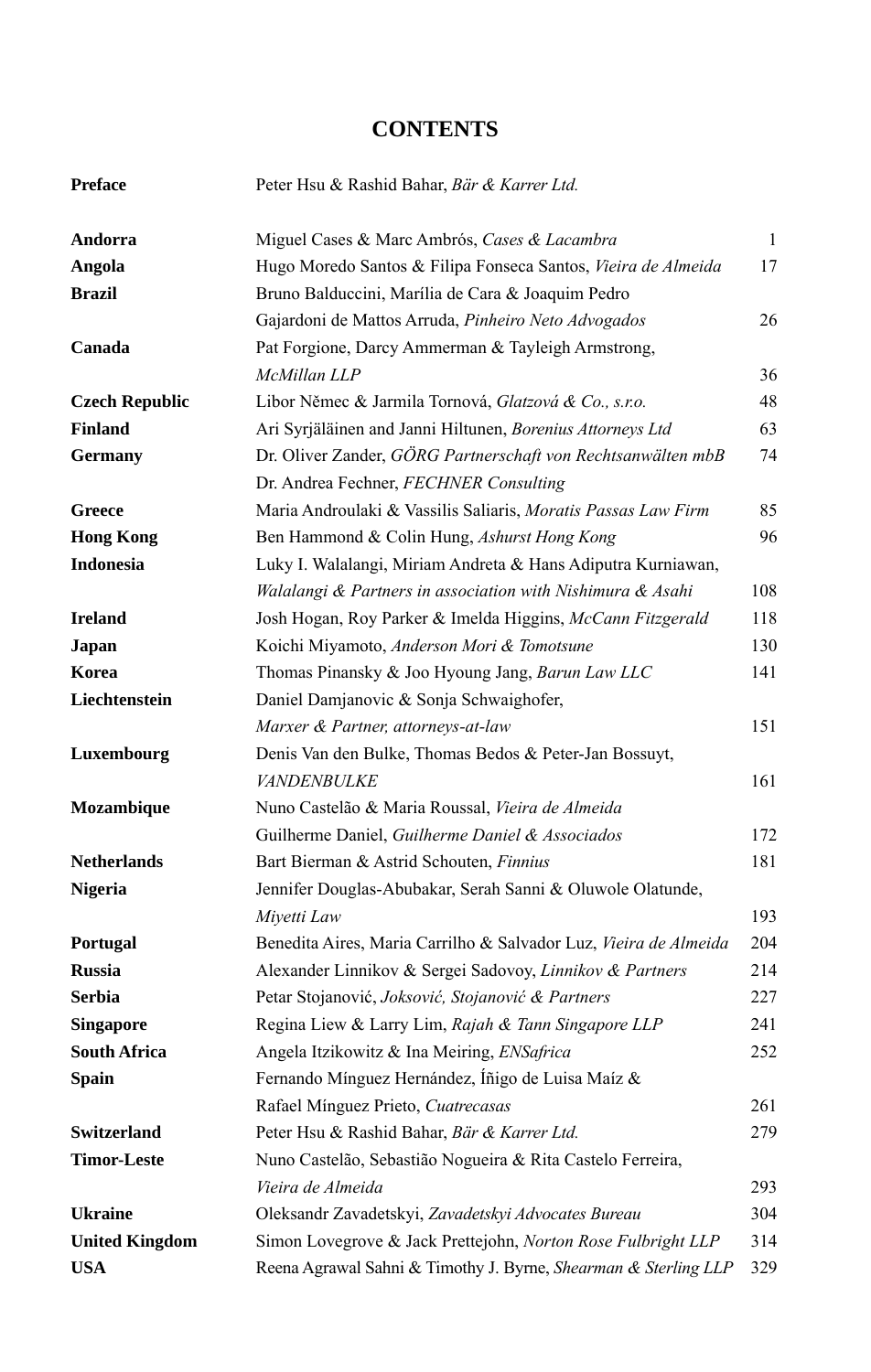# Timor-Leste

## Nuno Castelão, Sebastião Nogueira & Rita Castelo Ferreira Vieira de Almeida

#### **Introduction**

East Timor's financial system is essentially centred around banking and currency exchange activities. In fact, according to data compiled by the Central Bank of East Timor<sup>1</sup> (*Banco Central de Timor-Leste*, hereinafter "BCTL"), the financial institutions currently operating in the Timorese territory are:

- four branches of foreign commercial banks:
	- BNU Timor Grupo Caixa Geral de Depósitos (Portugal);
	- the Australian and New Zealand Bank ("ANZ") Banking Group Timor-Leste Branch (Australia – New Zealand);
	- PT.Bank Mandiri (Persero) Tbk. Dili Timor-Leste Branch (Indonesia); and
	- PT.Bank Rakyat Indonesia (Persero), Tbk, Timor-Leste Branch (also from Indonesia);
- one state-owned commercial bank Banco Nacional de Comércio de Timor-Leste;
- three insurance companies:
	- National Insurance Timor-Leste, SA (locally established but from Singapore);
	- Sinarmas Insurance, SA (Indonesia); and
	- the Federal Insurance Timor, SA (originally from Samoa);
- two currency exchange bureaux;
- nine money transfer operators; and
- two microcredit institutions.

Only one of the eight main financial institutions operating in East Timor is originally Timorese, which serves as a good example of the melting pot of cultures found in the Timorese territory.2

One of the most obvious and persistent effects of East Timor's eventful history is, in fact, the influence of a broad range of different legal traditions seen in its current legal system. In addition to traditional Timorese customs, the Portuguese, Indonesian and United Nations legal systems continue to influence modern Timorese law.<sup>3</sup>

It is also worth mentioning that much of the legal framework currently in force in East Timor – including the key piece of legislation on banking law, UNTAET Regulation no. 2000/8, of 25 February 2000 – was enacted by the United Nations Transitional Administration in East Timor ("UNTAET"), which administered the Timorese territory from October 1999 until its independence on 20 May 2002. In addition to the UNTAET regulations, Indonesian laws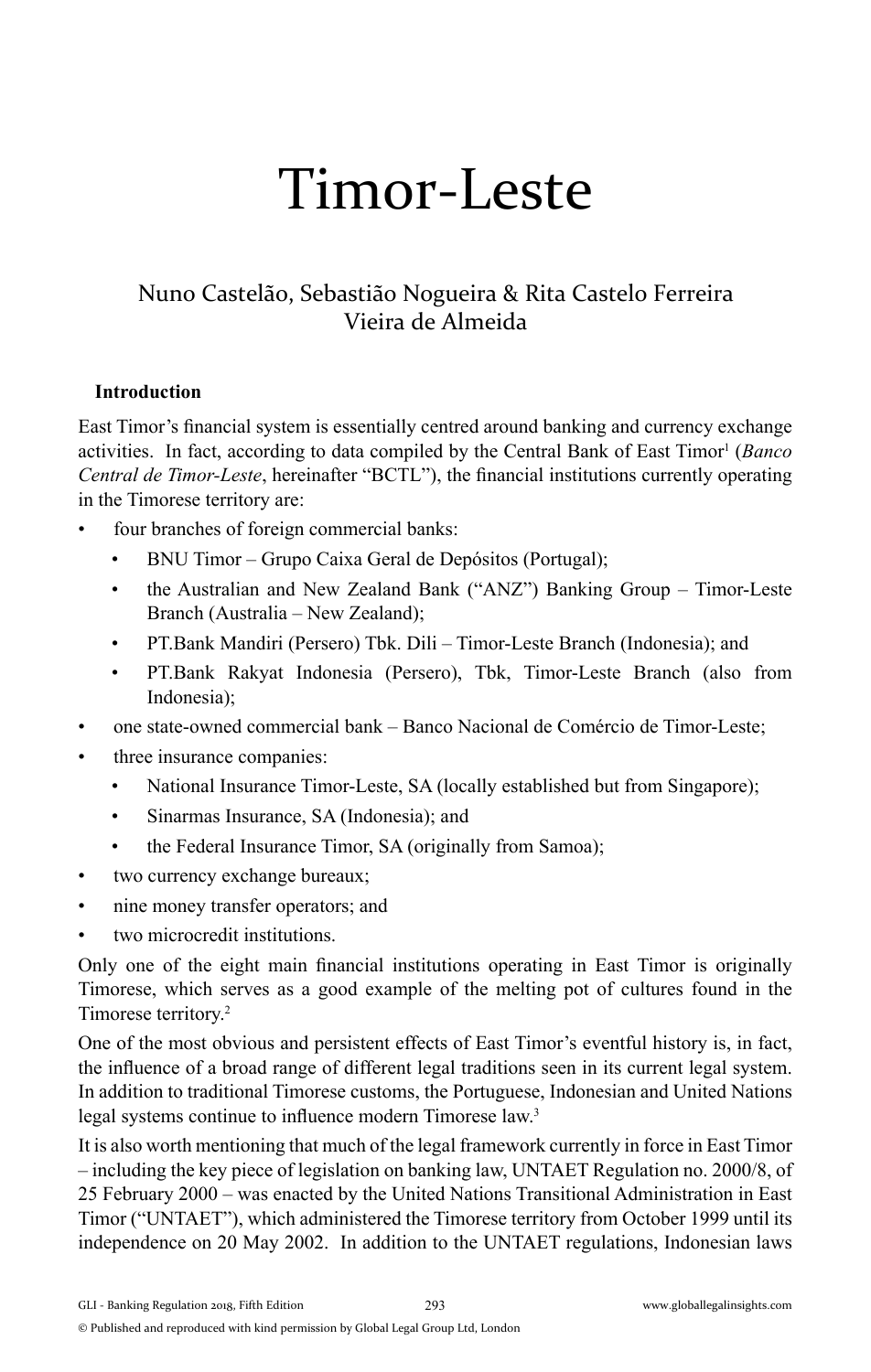that have not been repealed also remain in force, even though the Constitution of East Timor and much of its statutory and regulatory law – such as the Timorese banking law – have been modelled on Portuguese law.<sup>4</sup>

Unlike other countries throughout the world, the 2008 global financial crisis did not have a significant impact on the Timorese economy and therefore no significant legislative proposals were presented in connection thereof, as there was no real need for proposals.

On a final note, we believe that certain recent developments in the Timorese law, such as the enactment of Law no. 13/2017 published on 5 June 2017, enacting the Special Regime for the Determination of Ownership of Real Property (commonly referred to as the "Land Law"), though not directly related to financial regulation, could have a positive impact on the country's banking and financial sector.

The Timorese financial system is slowly growing, but much remains to be done.

#### **Regulatory architecture: Overview of banking regulators and key regulations**

Established in 2011, replacing the Central Payments Office ("CPO") and the Banking and Payments Authority ("BPA"), BCTL is an independent and autonomous public entity that acts not only as central bank, but also as the entity responsible for the regulation, licensing and supervision of banks, insurance companies and others that carry out financial activities on the national territory. BCTL is also the sole responsible entity for the application of corrective measures and administrative sanctions to financial institutions.

Furthermore, BCTL is responsible for managing the country's payment system, as well as issuing national coins as sub-units of the US dollar<sup>5</sup> and safeguarding the monetary policy in line with the economic policy defined by the Timorese Government.

Unlike other legal systems, there is no clear distinction between prudential supervision and market conduct supervision.<sup>6</sup> BCTL's powers and responsibilities are set out in its Organic Law, approved by Law no. 5/2011, of 15 June 2011.

The licensing and supervision of banking activities are governed by UNTAET Regulation no. 2000/8, of 25 February 2000 (hereinafter, the "Banking Law"). In addition to the Banking Law, there is a vast number of CPO/BPA/BCTL regulations that should also be considered when analysing the Timorese banking framework, such as Instruction CPO/B-2000/2 on regulatory capital and Instruction CPO/B-2000/4 on qualifications of administrators, among others.

In accordance with the Banking Law, a "bank" means a legal person engaged in the business of accepting deposits from the public in East Timor and using these funds, either in whole or in part, to make extensions of credit or investments for the account and at the risk of the person carrying on the business. Under the Banking Law, no person shall engage in such business without an effective licence issued by BCTL. Furthermore, no bank organised outside East Timor shall be permitted to engage directly in any financial activity in East Timor unless the activity is undertaken through a branch office for which an effective licence has been issued by BCTL.

Due to the relevance of currency exchange bureaux and money transfer operators in East Timor, we would also highlight UNTAET Regulation no. 2000/5, of 20 January 2000, and BCTL Instruction no. 1/2013 on the licensing and supervision of such activities.

#### **Recent regulatory themes and key regulatory developments**

Regulatory legislation is, as already mentioned, quite recent – dating from the first decade of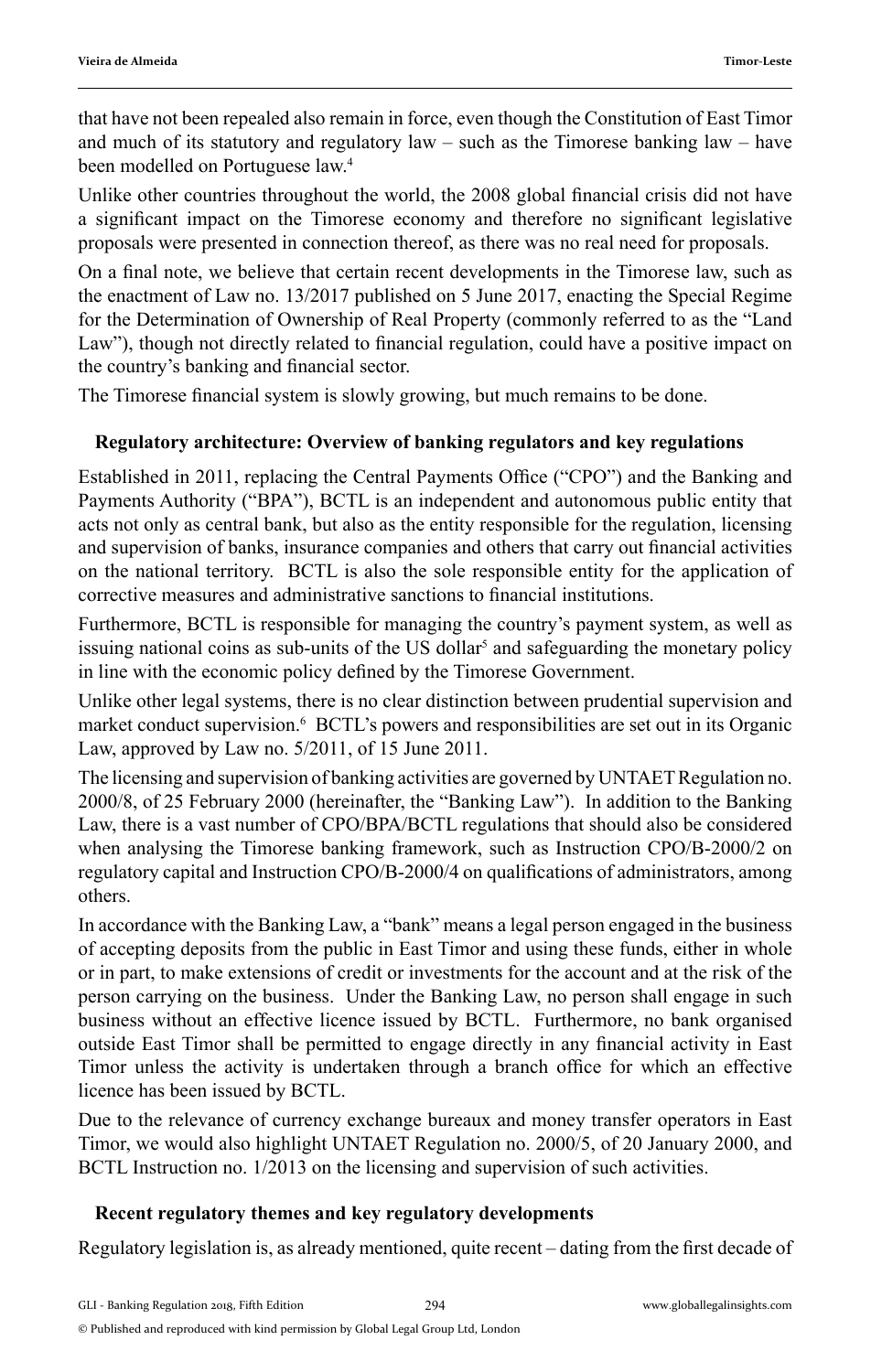2000 – and the Timorese financial system is still relatively unsophisticated when compared with most of the worldwide nations, including the ones sharing the same geographical area, such as Indonesia or Philippines.

Also, the country has faced in recent years great political instability caused by frequent changes in government which has significantly contributed to a decrease in the number of legislative initiatives.

Without prejudice to the foregoing, there is a matter that has been progressively adjusted and is currently a hot regulatory topic in East Timor: anti-money laundering and terrorism financing prevention.

In fact, in 2017, BCTL issued an instruction – Instruction no. 5/2017 ("AML Instruction"), revoking the previously issued instruction on related matters – with a view, *inter alia*, to addressing concerns regarding the quality of the information on clients with established relationships with banks or clients looking to establish such relationships, as well as the source of the money being used by clients for bank operations.

The AML Instruction came to extend banks' duties and obligations when accepting new clients or when performing operations with existing clients, and imposed the creation of internal policies and procedures aimed at fulfilling the purpose of the AML Instruction, such as: identification and verification of clients' identity; client acceptance; monitoring and permanent control of high-risk bank accounts; notification of suspicious operations to the competent authorities; and document conservation. It also includes a form, to be completed by banks when complying with the obligation of notification of a suspicious operation.

We believe that this was the most relevant regulatory development in East Timor in the last year.

Nevertheless, there were other important innovations in legislation, not directly related to regulatory issues, but which could have a positive impact on the country's banking and finance sector.

Firstly, the Land Law, which will help clarify the legal status of land ownership by recognising the different types of private ownership rights.

The Land Law aims to define ownership of real property through the recognition and attribution of primary ownership rights over real property. It also establishes a National Land Registry, which will gather all official information on the legal status of immovable property.

The new Land Law could have a tremendous impact on the country's banking activity, considering that one of the major current issues is the proper constitution of *in rem* collaterals and its enforceability when needed, which offers banks greater security when lending to clients.

Another relevant development was the entry into force of Decree-Law no. 23/2017, of 12 July 2017, which created a Credit Guarantee System ("CGS") for Small and Mediumsized Enterprises ("SMEs").<sup>7</sup> This is a public programme, financed by the Timorese Annual Budget, which aims to facilitate the concession of credit in priority areas towards the diversification of the Timorese economy, through the sharing of the associated credit risk between the East Timorese State and banks, where the State covers up to 70% of the loan. In the event of default by a SME, the State is responsible to the creditors, in the proportion of the guarantee.

August 2017 saw the publication of Law no. 15/2017, of 23 August 2017, which approved the New Legal Regime for Private Investment in East Timor, revoking the previous regime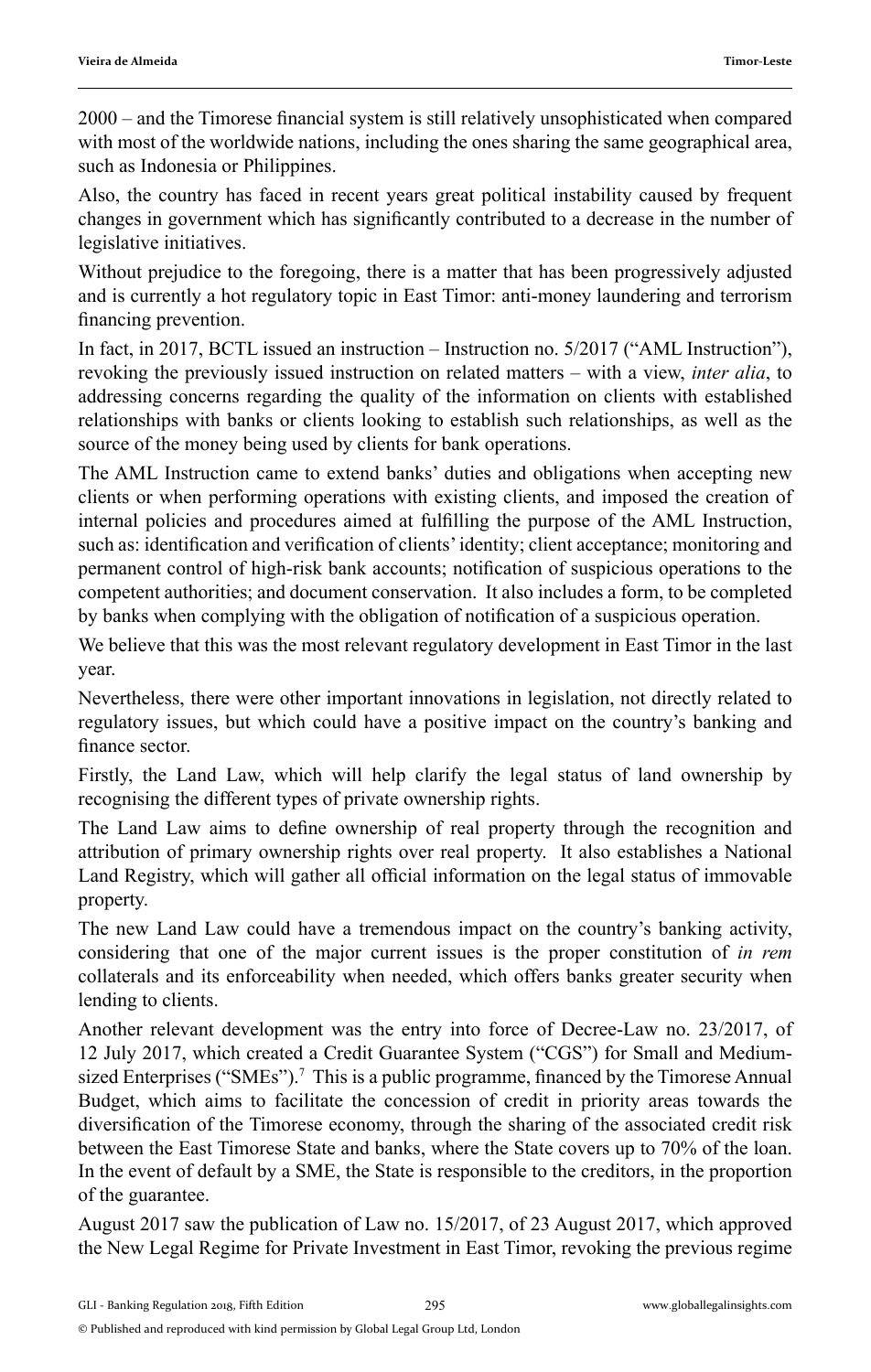of 2011, and aiming, on one hand, to modernise the country's legal regime and to harmonise Timorese legislation with the guidelines issued by the Global Investment Agreement of the Association of South East Asian Nations, on the other hand.

This Law grants special benefits to investors, through either a declaration issued by the Timorese State defining the investor's benefits ("Statement of Benefits") or a special investment agreement, which can consist in the granting of five work visas to foreign workers hired as supervisors, directors or employees with technical functions suited to the investment project in question; the right of rental of real estate owned by the State, for an initial period of up to 50 years, renewable for 25 years up to a total of  $100$  years; and finally, fiscal and customs benefits for projects related to agriculture, livestock, forest, fishing and aquaculture, transforming industries, housing, and tourism activities.

Nevertheless, we note that investments made by the State and by public companies do not fall within the scope of this Law. In addition, investments by legal persons whose share capital is State-owned in more than 50% cannot take advantage of these tax and customs benefits.

Also in relation to this matter, on 21 February 2018 the East Timorese Government approved Government Decree no. 2/2018, which regulates certain points of the New Legal Regime for Private Investment. One of the most relevant provisions of this Decree regulates the minimum investment values that must be observed by investors to take advantage of the abovementioned special benefits. The public institute TradeInvest Timor-Leste, I.P. has the obligation to create and maintain up-to-date records of all investments that have been granted these benefits.

Decree-Law no. 34/2017, of 27 September 2007, was also introduced, establishing a new legal regime for the Licensing of Economic Activities whose main purpose is to simplify the licensing procedure applicable to such activities, notably by centralising the entire procedure to launch an economic activity in a single competent entity, the Department for Business Registry and Verification ("SERVE").

#### **Bank governance and internal controls**

The Timorese legislation includes several provisions on the governance requirements applicable to banks, notably provisions with respect to banks' administrative structure, the qualifications of their administrators and banks' internal control systems.

Section 16.1 of the Banking Law provides that each bank developing its business under Timorese law shall be administered by a Governing Board and shall have an Audit Committee. Furthermore, banks shall have a Risk Management Committee or, at least, separate committees for Credit and Asset and Liability Management.

Concerning the composition of the Governing Board, Section 16.1 establishes that this Board shall have an uneven number of members, between a minimum of three and a maximum of seven.

These Board members shall be appointed by the General Meeting of Shareholders and their mandate cannot exceed four years, without prejudice of an eventual re-appointment for subsequent periods.

Timorese banking legislation also includes provisions regarding the expertise and qualifi cations of members of the Governing Board, the Senior Management and the Audit Committee, notably in Section 17 of the Banking Law and in Instruction CPO/B-2000/4 of the CPO<sup>8</sup> ("Instruction  $4/2000$ ") on the qualifications of administrators.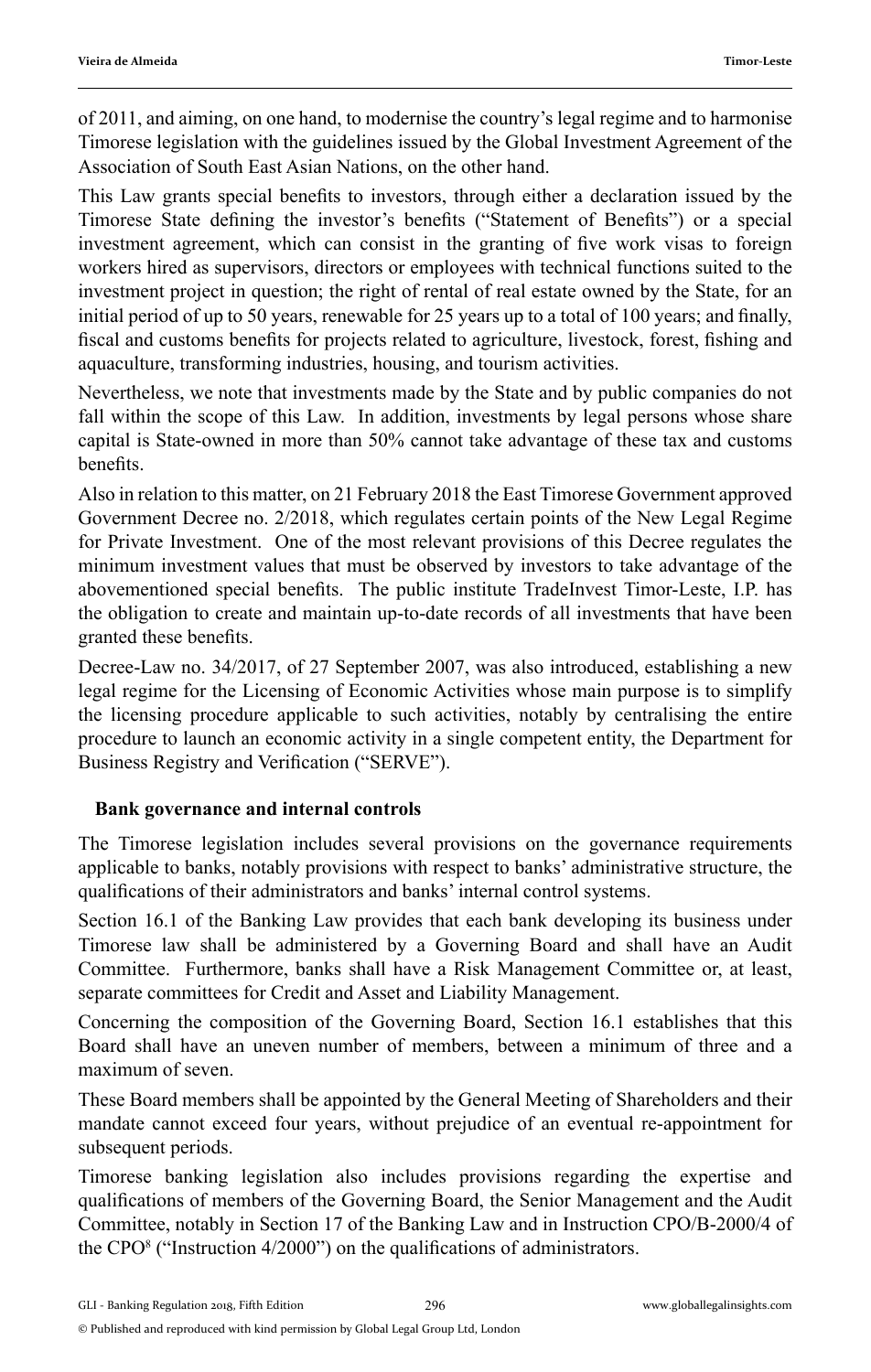Section 17 of the Banking Law sustains that every person elected or appointed as administrator of a bank must be a person of good repute and must comply with the criteria established by the CPO in supplementary regulation, regarding qualifications, experience and integrity.

Instruction 4/2000 details the requirements and necessary qualifications applicable to bank administrators, developing the provisions of Section 17 of the Banking Law. It further defines the concept of "administrator" and sets forth a set of criteria that these individuals must meet, which covers qualifications, experience and integrity.

Among others, the Instruction demands that bank administrators hold a University degree, and further states that should there be no evidence of, *inter alia*, any financial or administrative problems in their previous employment, nor of financial fraud, tax avoidance or default on indebtedness. The minimum years of experience required, depending on the specific role of the administrator, $9$  is also addressed.

BCTL must approve all members of a bank's Governing Board. This process is started by the interested bank, which must submit, in writing, a certified copy of the decision of the General Meeting appointing the selected candidate, the candidate's identification and contacts, information on the candidate's business or professional activity and his/her *curriculum vitae*. It is also necessary to submit information on the candidate's relationship with other banks (whether as a shareholder or as an administrator) and his/her membership in other companies, partnerships, associations, and groups of persons acting together with a common purpose, whether organised as a formal business entity or not.

Alongside this application for approval, banks can also apply for the waiver of some of the requirements outlined above. This application should contain all relevant data of the proposed administrator, clearly identifying the criteria he/she does not meet and explaining why the bank is seeking a waiver of those requirements. Nevertheless, the following criteria cannot be waived under any circumstance by the BCTL: not having been deprived by law of the right to sit on the governing board of a legal entity; not currently serving, nor having served at any time during the immediately preceding 12-month period, as the Controller of the BCTL or on the management of the BCTL; never having been convicted of a crime; the BCTL not having determined that the proposed administrator was a party to a transaction that violates the Banking Law or any instruction issued under it; and not having been subject to an insolvency proceeding as a debtor.

Section 19 of the Banking Law states that each bank shall have an Audit Committee, defined in Instruction 4/2000 of the CPO as "*an independent committee of the bank which establishes and supervises compliance with appropriate accounting procedures and controls and which provides oversight of the bank's internal and external audit functions*". This committee shall be composed of three members, also appointed by the bank's General Meeting of Shareholders for a two-year mandate.

The Audit Committee is responsible for establishing adequate accounting procedures and controls for the bank, and for supervising compliance with such procedures. It is also expected to monitor compliance with banking rules and legislation and to deliver opinions on any matters submitted to it by the Governing Board or any others it may wish to address.

Additionally, banks are required to create a Risk Management Committee, which should comprise three members of the Governing Board. This Committee is responsible, *inter alia*, for establishing and monitoring the implementation of procedures for credit appraisal, asset and liability management. It is also accountable for monitoring compliance with the legislation applicable to credit and other risks, reporting to the Governing Board thereon.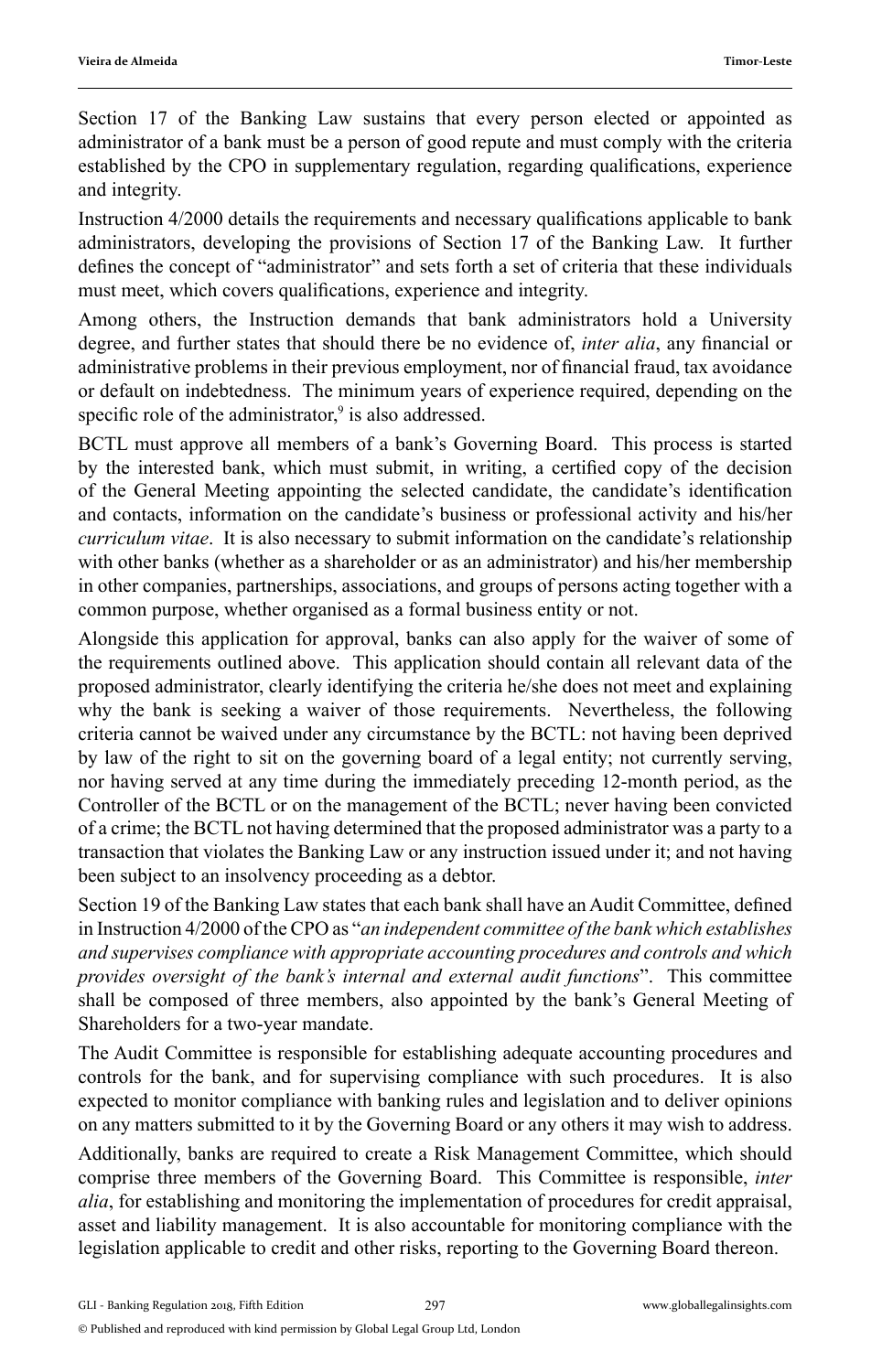As to the remuneration of the members of the Governing Board, Section 16.4 of the Banking Law and Instruction CPO/B-2001/9 of the CPO ("Instruction 9/2001") on Remuneration of Members of the Governing Board and of Senior Management of newly licensed banks determine that said remuneration is freely established by the General Meeting of Shareholders. Nevertheless, for the first three years of operations, the remuneration of the members of the Governing Board and of the Senior Management must be approved by BCTL.

This process of approval is part of the application submitted for a banking licence, and the request must be accompanied by a certified copy of the decision of the General Meeting of Shareholders or of the Governing Board, respectively, on the remuneration of the Governing Board or of the Senior Management.

BCTL shall decline a proposal on remuneration if, for instance, such proposed remuneration is expected to adversely affect the bank's future earnings prospects or financial condition.

Any changes made to the remuneration as presented in the application for a banking licence shall require the written approval of BCTL prior to their implementation.

As regards banks' internal control systems, the CPO issued Instruction CPO/B-2001/5 ("Instruction 5/2001") on Bank's Internal Control Systems, which demands the establishment, by the banks, of a "*sound internal control process, for the purposes of preventing losses, maintaining reliable financial and managerial reporting, enhancing the prudent operation* of banks, and promoting stability in the financial system of East Timor".

Banks shall also, according to Section 32 of the Banking Law, appoint an independent external auditor, recommended by the Audit Committee and approved by BCTL, who shall, among other duties, assist in maintaining proper accounts and records; prepare an annual report on whether the financial statements present a full and fair view of the financial condition of the bank, in accordance with the banking legislation; and inform BCTL, with respect to any bank or any of its subsidiaries, of any fraudulent acts or any irregularity or deficiency in the administration.

Finally, Instruction 5/2001 establishes that banks must ensure an appropriate segregation of duties in operational functions, and that bank employees should not be given conflicting responsibilities. Banks shall pay special attention to areas of "*potential conflicts of interest*" and shall identify, minimise and subject these to "*careful and independent monitoring*".

### **Bank capital requirements**

In what concerns capital requirements, Section 4 of the Banking Law states that BCTL currently has sole competence and responsibility for defining the minimum capital for newly licensed banks, which may not be less than the equivalent of US\$2,000,000.

Section 4 of the Banking Law further stipulates that the amount of capital allocated to a bank determines the financial activities which it will be permitted to engage in. In fact, Section 24 of the Banking Law further details the range of financial activities that banks can perform, based on their amount of capital (minimum capital, twice the minimum capital and three times the minimum capital). For example, banks with the minimum capital can only receive deposits, bearing interest or not, in one currency; buy and sell for a bank's own account certain types of debt securities; extend credit, including consumer and mortgage credit; carry out factoring with or without recourse; provide payment and collection services; issue and administer means of payment; buy and sell foreign exchange for cash for the account of a customer; and provide for the safekeeping of securities and other valuables.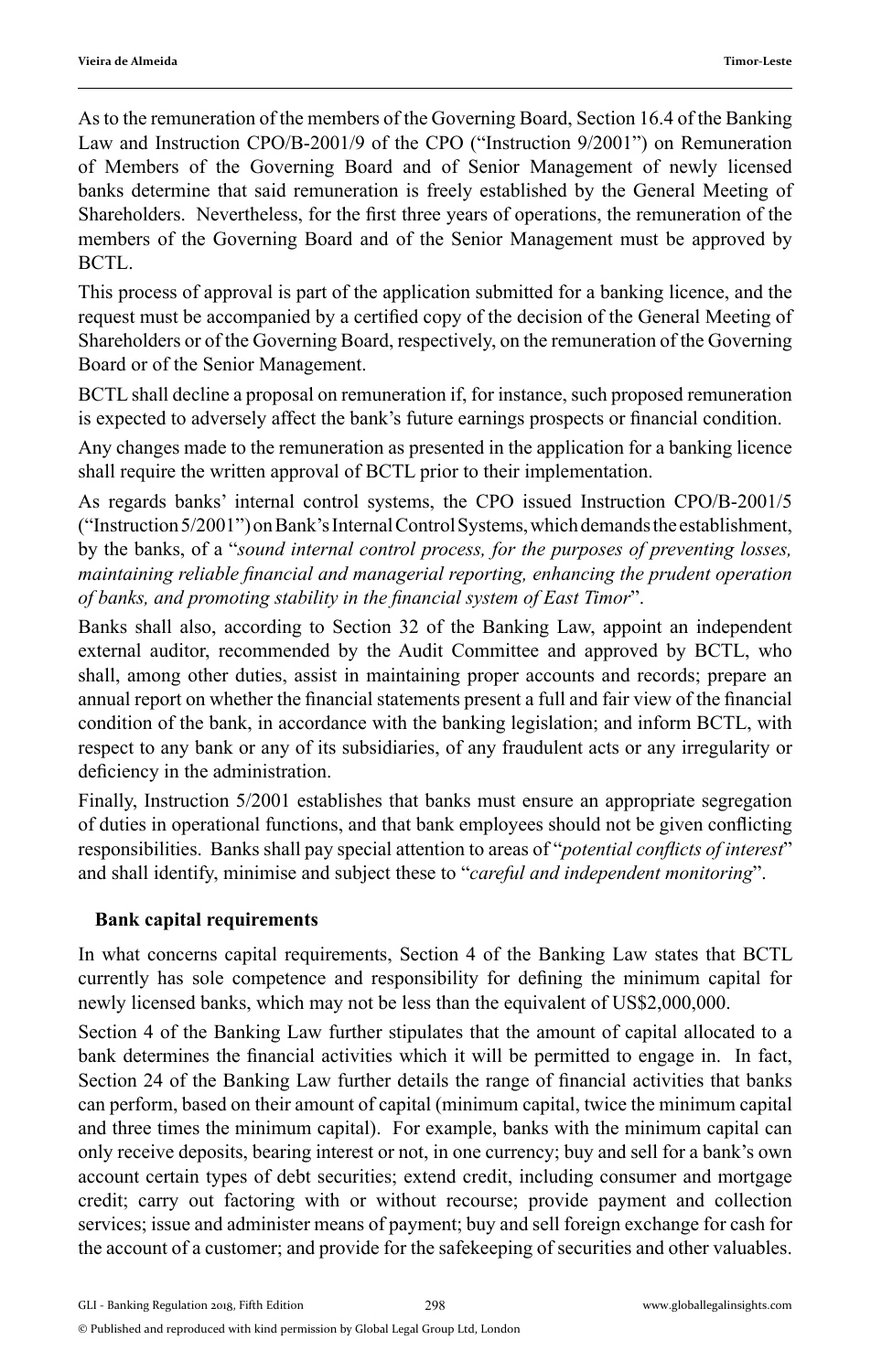Instruction CPO/B-2000/2 ("Instruction 2/2000") on Regulatory Capital develops the capital requirements applicable to banks and branches of foreign banks operating in East Timor and lays down the concepts of regulatory, tier one and tier two capital, and their form of calculation.

Instruction 2/2000 also establishes a capital adequacy ratio that must be of, at least, 12%, based on a comparison of banks' regulatory capital and their assets and off-balance sheet exposures, according to a predetermined risk weight.

In accordance with Section 49(f) of the Banking Law and Chapter IV of Instruction 2/2000, banks also face limitations in respect of the distribution of dividends, in the sense that such distribution is not allowed if it leads to a situation where the bank fails to comply with the minimum required amount of regulatory capital or the minimum capital adequacy ratio.

Additionally, there is also a CPO Instruction – Instruction CPO/B-2000/3 ("Instruction  $3/2000"$ ) – that establishes the liquidity requirements for banks licensed in East Timor, developing on several provisions of the Banking Law. The purpose of the Instruction is "*to provide for an adequate balance between a bank invested funds (assets) and its financial resources (liabilities) and to ensure that a bank is at all times able to fund its operations under any conditions and at a reasonable cost*".

This Instruction further establishes a set of principles, contained in Publication no. 69, of February 2000, of the Bank for International Settlements Basel Committee on Banking Supervision, which can be summarised as follows:

- (i) development of a structure for liquidity management;
- (ii) measurement and monitoring of net funding requirements;
- (iii) management of market access, with a periodic review of its efforts in the establishment and maintenance of relationships with liability holders;
- (iv) existence of contingency plans addressing the strategy for handling liquidity crises;
- (v) management of banks' foreign currency liquidity;
- (vi) existence of an adequate system of internal controls over banks' liquidity risk management process; and
- (vii) existence of a mechanism for ensuring that an adequate level of disclosure of information about the bank exists, for the management of public perception of the banks' organisation and soundness.

According to Instruction 3/2000, banks' liquidity ratio shall be of at least 15%, calculated by dividing banks' highly liquid assets by banks' total liabilities (not including equity).

Finally, banks shall report to BCTL, at each month-end and in the prescribed format annexed to Instructions 2/2000 and 3/2000, their calculation of regulatory capital, risk-weighted assets, capital adequacy ratio and short-term liquidity ratio.

#### **Rules governing banks' relationships with their customers and other third parties**

Bank/customer relationships have always been on the legislators' and regulators' radars across the globe and East Timor is not an exception.

The main provisions governing these relationships can be found on the Banking Law and further regulations issued by BCTL.

Firstly, Section 28 of the Banking Law establishes that banks have the obligation to notify their customers (not distinguishing between retail customers, professional clients or more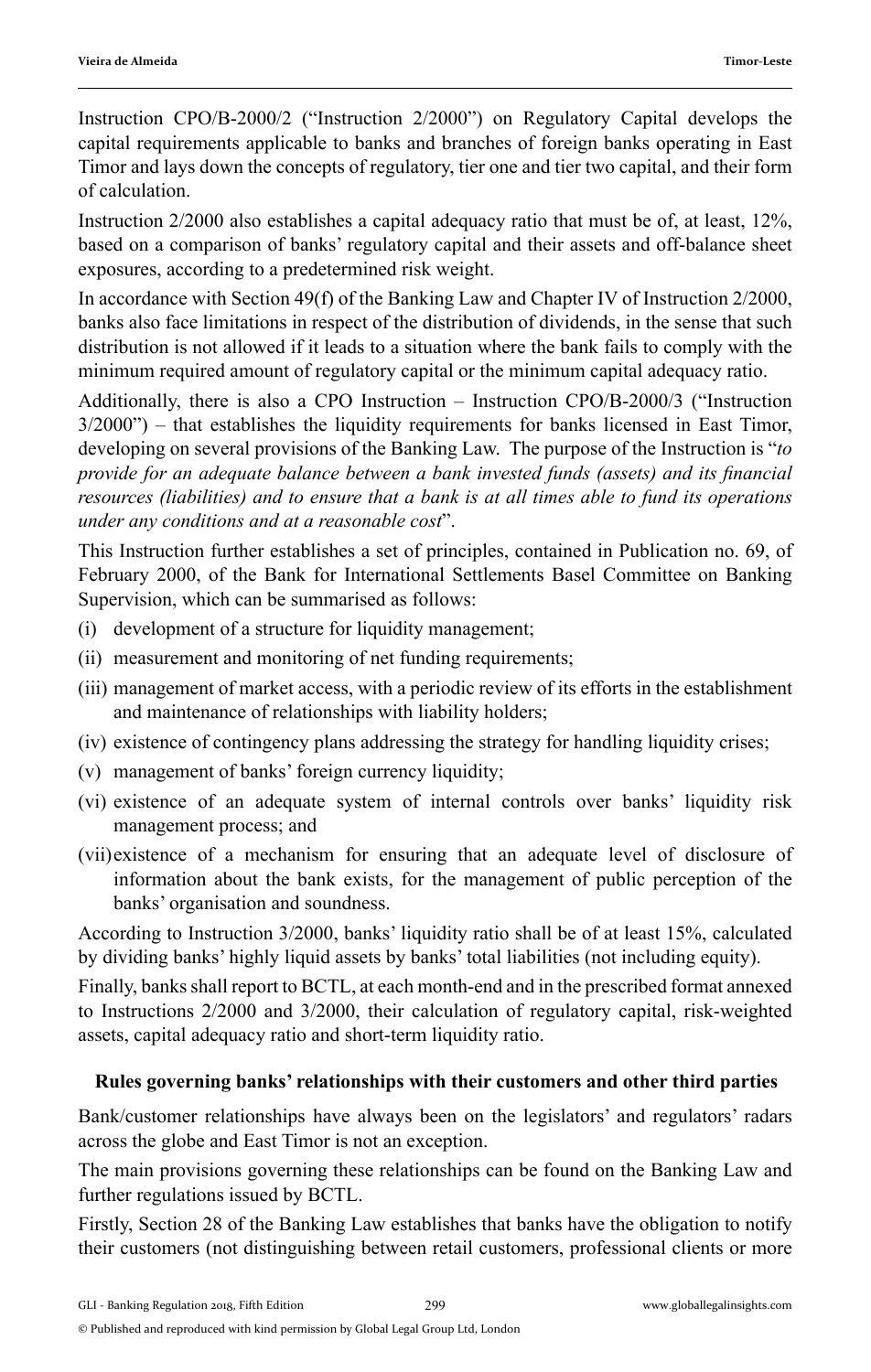substantial counterparties) of the precise nature of their business and of the terms and conditions associated with the deposits made and credits received by them, including the compound annual rate of interest.

Instruction CPO/B-2001/3 ("Instruction 3/2001") sets out further regulation on this matter, establishing that, as regards the nature of a bank's business, a certified copy of its licence shall be made public, as well as the financial activities it is authorised to perform. Instruction 3/2001 also states that the types, terms and conditions of deposits and credits offered by the bank at any given moment shall also be publicly disclosed to customers.

Further, this Instruction specifies, in relation to deposits and credits, special requirements of information to be provided to customers, *inter alia*, the types of deposits and credits available, the interest rates, collateral requirements and service charges or fees associated.

In what specifically concerns deposit-taking activities, BPA<sup>10</sup> Instruction no. 9/2003 regulates the opening and maintenance of deposit accounts, establishing requirements that banks must comply with when performing these activities. This Instruction also clarifies banks' duties in the closing of a customer's deposit account.

Additionally, Section 2.5 of the Banking Law forbids any person to "make a misstatement of material or fact or false representation or do anything to create a false appearance or engage in any manipulative device or practice in relation to taking of deposit".

Regarding credit and lending, Instruction CPO/B-2001/8 ("Instruction 8/2001") on credit documentation establishes a set of requirements that must be complied with by banks, notably the maintenance at the bank's head office in East Timor of adequate documentation on each credit, "*based on the type of the credit, the complexity of the credit transaction, and the extent of the borrower's credit relationship with the bank*", and further explains the minimum credit documentation that shall be included.

East Timor recently issued a Law on consumer protection – Law no. 8/2016, of July  $8<sup>th</sup>$ , 2016, ("Consumer Protection Law") establishing a framework on the protection of consumers' rights and encouraging the improvement of the quality of the services provided by Timorese companies to their clients.

This is a general framework, which applies to all goods and services provided by companies in East Timor, including banking and financial products.

The Consumer Protection Law sets forth a comprehensive set of rights from which consumers should benefit, notably the right to be provided with detailed information regarding products and services being commercialised, and the right to effective juridical protection, while imposing a set of new obligations on suppliers, with non-compliance resulting in fines or even the revocation of the authorisation to conduct business activity.

BCTL currently has a procedures manual to deal with non-compliance by financial institutions, which allows for the initiation of proceedings against a non-compliant financial institution.

In the first place, banks must provide a response to the person who filed a complaint. If the client remains unsatisfied with the bank's response or if the violation of regulation was severe, BCTL will adopt a more active role in this process.

Customers also have at their disposal a form, available on BCTL's website, through which they can address complaints directly to this entity.

BCTL is considering the implementation of more accessible and cost-effective means to solve disputes between banks and customers, such as establishing a financial ombudsman or embracing alternative dispute resolution.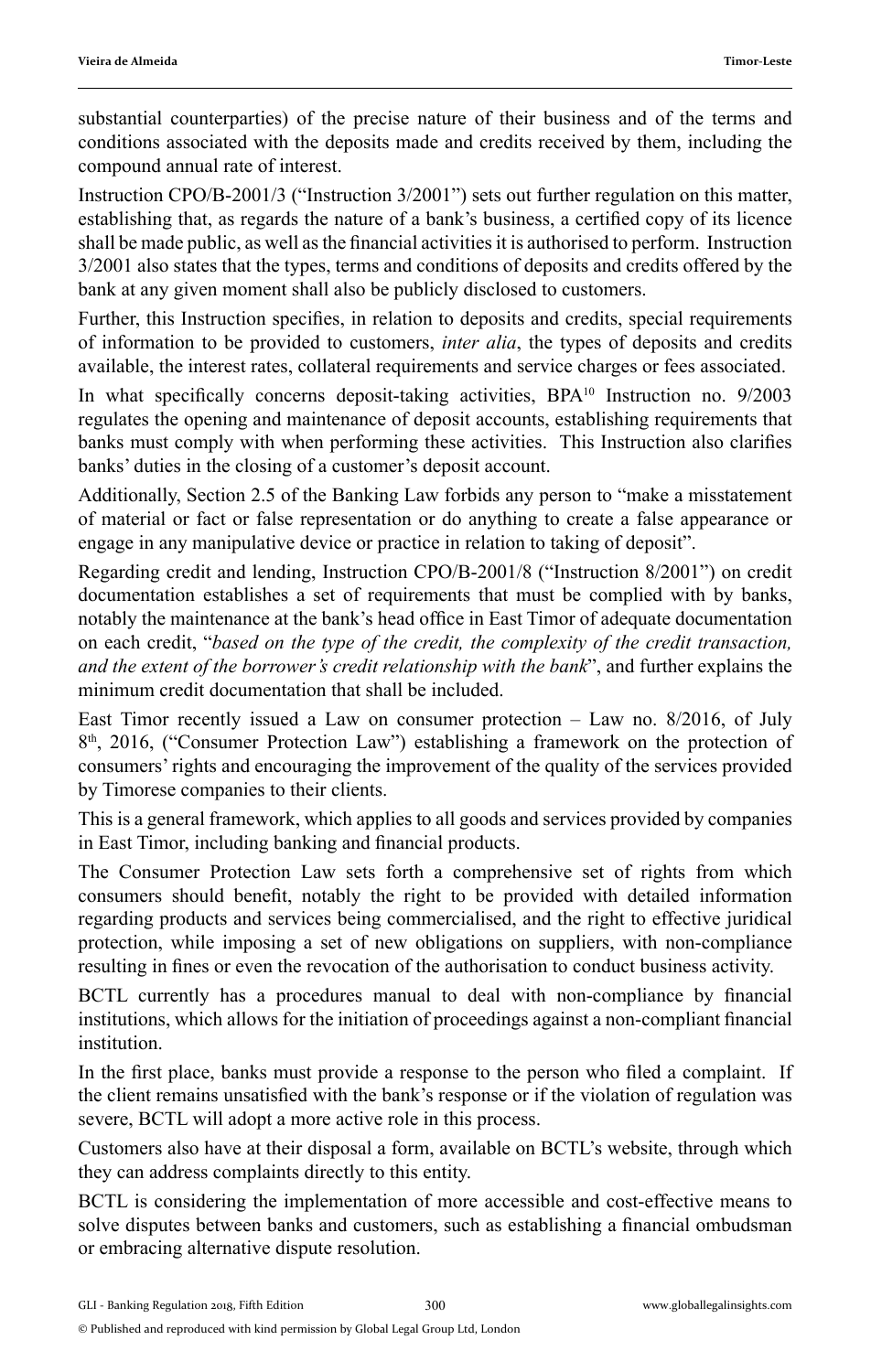Concerning inbound cross-border activities, Section 2.4 of the Banking Law determines that no bank incorporated under foreign legislation may operate directly in the Timorese financial system, unless this activity is undertaken through a branch for which an effective licence has been issued by BCTL.

Any foreign bank must apply for a licence on the same terms as a national bank, under Section 5 of the Banking Law, and follow the procedure detailed in CPO Instruction no. 1/2000 on applications for bank licences. This application must be accompanied by a set of information contained in several CPO/BPA/BCTL Instructions.

Finally, as regards anti-money laundering, East Timor has relatively well-developed legislation.

Firstly, Section 21 of the Banking Law states that banks are prohibited from "*conceal[ing], convert[ing], or transfer[ing] cash or other property, knowing that such property is derived from criminal activity*", and that they must inform the authorities "*responsible for combating money laundering of the evidence that property is derived from criminal activity and provide, at the authorities' request, any additional related information*".

Additionally, there are several other legal instruments regulating this matter, among which we highlight Law no. 17/2011 (as amended) and the AML Instruction, already referred to above.

Each of these regulations impose duties and obligations on banks when contracting with clients, whether on the basis of an ongoing business relationship or the occasional transaction.

These duties include, firstly, the proper identification of customers (based on their legal documents) and verification of that same identification. These duties are to be reinforced if the bank is dealing with high-risk clients, such as clients with a high net property, clients who are politically exposed, and non-residents, especially if they reside in countries with no anti-money laundering regulation.

Also, banks are expected to maintain records of every transaction performed and of their client information, as well as to develop an internal programme for anti-money laundering and terrorism financing prevention, to be used in the training of their employees.

Furthermore, banks must report every operation performed in cash of an amount equal to or higher than US\$ 10,000, whether consisting in a single operation or in several operations connected with each other.

In addition, banks have a duty to immediately report any suspicious operation to the Financial Information Unit. Once this report has been submitted, banks must refuse the performance of any further operations when the risk of money laundering and terrorism financing identified cannot be reduced or eliminated.

Failure to comply with these provisions will lead to misdemeanour proceedings and the bank in question will be faced with a fine of between US\$5,000.00 and US\$500,000.00.

\* \* \*

#### **Acknowledgment – Carolina Tita Maurício**

The authors acknowledge with thanks the contribution to this chapter of Carolina Tita Maurício. Tel: +351 213 113 400 / Email: ctm@vda.pt

Carolina joined VdA in 2017, as a Trainee at the Banking & Finance area of practice. She holds a law degree from the University of Lisbon, Faculty of Law and is currently concluding a Masters in Law and Management at Nova University of Lisbon.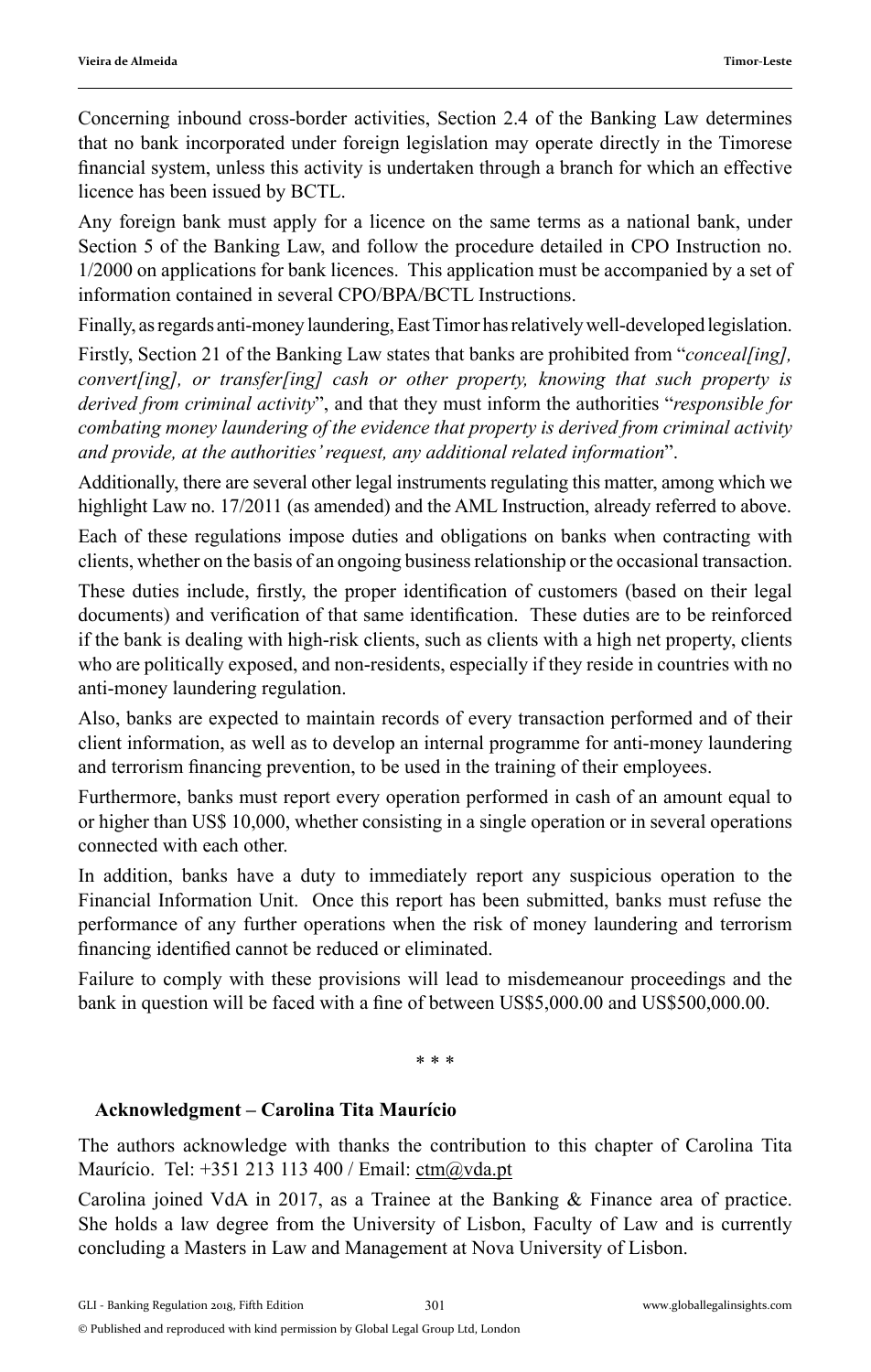### **Endnotes**

- 1. Available at https://www.bancocentral.tl/ (accessed on 28 February 2018).
- 2. CÂMARA, Paulo *et al. A Governação de Bancos nos Sistemas Jurídicos Lusófonos* [Bank Governance in Portuguese Language Legal Systems] (Coleção Governance Lab, Almedina, 2016), pp. 475–476.
- 3. 'Introduction to the Laws of Timor-Leste: Legal History and the Rule of Law in Timor-Leste' (USAID, The Asia Foundation & Timor-Leste Education Project, Stanford Law School, 2012), available at https://web.stanford.edu/group/tllep/cgi-bin/wordpress/ wp-content/uploads/2013/09/Legal-History-and-the-Rule-of-Law-in-Timor-Leste.pdf (accessed on 27 February 2018), p. 20.
- 4. *Loc. cit.*
- 5. The US dollar is the legal tender in East Timor. All denominations of US banknotes and coins circulate in the country.
- 6. CÂMARA, Paulo *A Governação de Bancos*, *op. cit*., p. 489.
- 7. This system will only be at the disposal of entities who are self-employed entrepreneurs or commercial companies incorporated under Timorese law and where at least 75% of the shares with voting rights are owned, directly or indirectly, by East Timorese nationals.
- 8. As previously mentioned, this entity no longer exists and has been replaced by BCTL. Nevertheless, instructions and notices issued by the CPO are still in force.
- 9. Depending on whether the administrator is a member of the Governing Board, a member of the Audit Committee, belongs to the Senior Management of a bank or holds the position of Chief Accountant.
- 10. As previously mentioned, this entity no longer exists and has been replaced by BCTL. Nevertheless, instructions and notices issued by the BPA are still in force.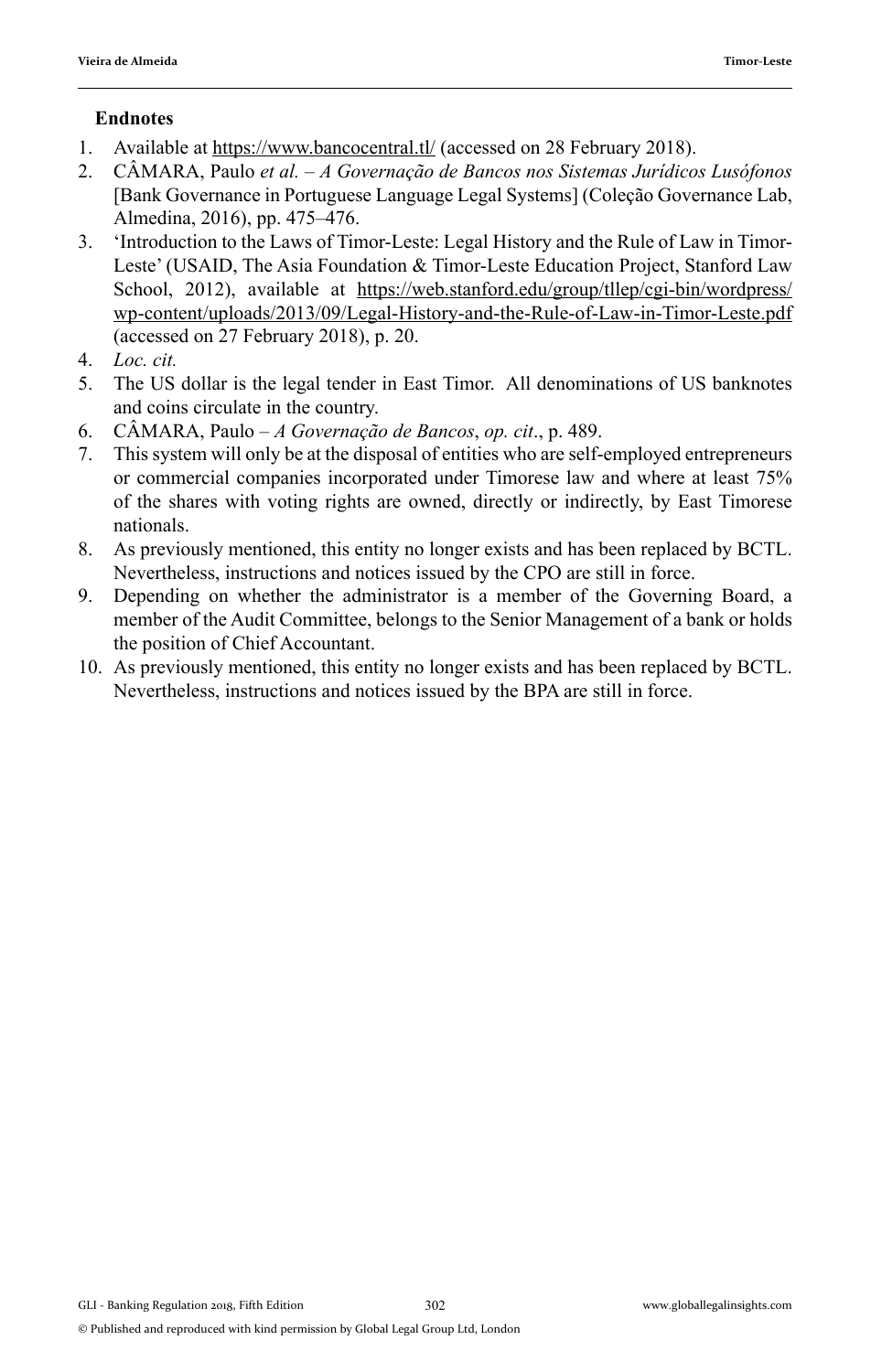

#### **Nuno Castelão**

#### **Tel: +351 213 113 400 / Email: nc@vda.pt**

Nuno Castelão has been a Principal Consultant at Vieira de Almeida's Banking & Finance department since January 2017. In such capacity, he has been active in financing transactions in Portuguese-speaking countries including Angola, and has established the legal department of Banco Nacional de Comércio de Timor-Leste in Díli, Timor-Leste.

Nuno previously worked in London for eight years in the International Capital Markets department of Allen  $&$  Overy LLP, where he focused on financing transactions (equity and debt), including debt programmes, issuances of Senior Notes, Regulatory Capital, and Asset-Backed Securities. Nuno was also involved in liability management transactions, and advised on banking regulatory issues.

Between 2000 and 2006, Nuno worked at VdA's Banking & Finance department, where he was involved in domestic and cross-border banking and capital markets transactions.

Before 2000, Nuno worked in the Structured Finance Unit of the Portuguese branch of ABN Amro Bank and in a Brazilian law firm in Sao Paulo, Brazil.



#### **Sebastião Nogueira**

#### **Tel: +351 213 113 400 / Email: san@vda.pt**

Sebastião joined VdA in 2013. He is an Associate in the Banking  $\&$  Finance practice area, where he has been actively involved in financing transactions for both equity and debt instruments, including securitisation deals, nonperforming loans acquisitions and regular advice in banking and capital markets' regulatory and compliance matters. Sebastião also has experience in other areas, such as Litigation & Arbitration and Insolvency & Restructuring. Sebastião holds a Law degree (LL.B.) from the Faculty of Law of the Catholic University of Portugal (School of Lisbon) and is currently concluding a Masters in Corporate Law at Catholic University of Portugal (School of Lisbon).



#### **Rita Castelo Ferreira Tel: +351 213 113 400 / Email: fcr@vda.pt**

#### Rita joined VdA in 2015. She is an Associate in the Banking & Finance Department, where she has been involved in the provision of legal advice in banking and capital markets' regulatory and compliance matters, including banks' day-to-day activities.

She has also been actively involved in several financing transactions, mainly focusing on the issuance of securities and structured finance products, advising issuers, offerors, financial intermediaries or investors.

Rita has also experience in other areas, such as Litigation & Arbitration and Projects – Infrastructure, Energy & Natural Resources.

# Vieira de Almeida

Rua Dom Luis I, 28, Lisbon, Portugal Tel: +351 21 311 3400 / Fax: +351 21 311 3406 / URL: www.vda.pt